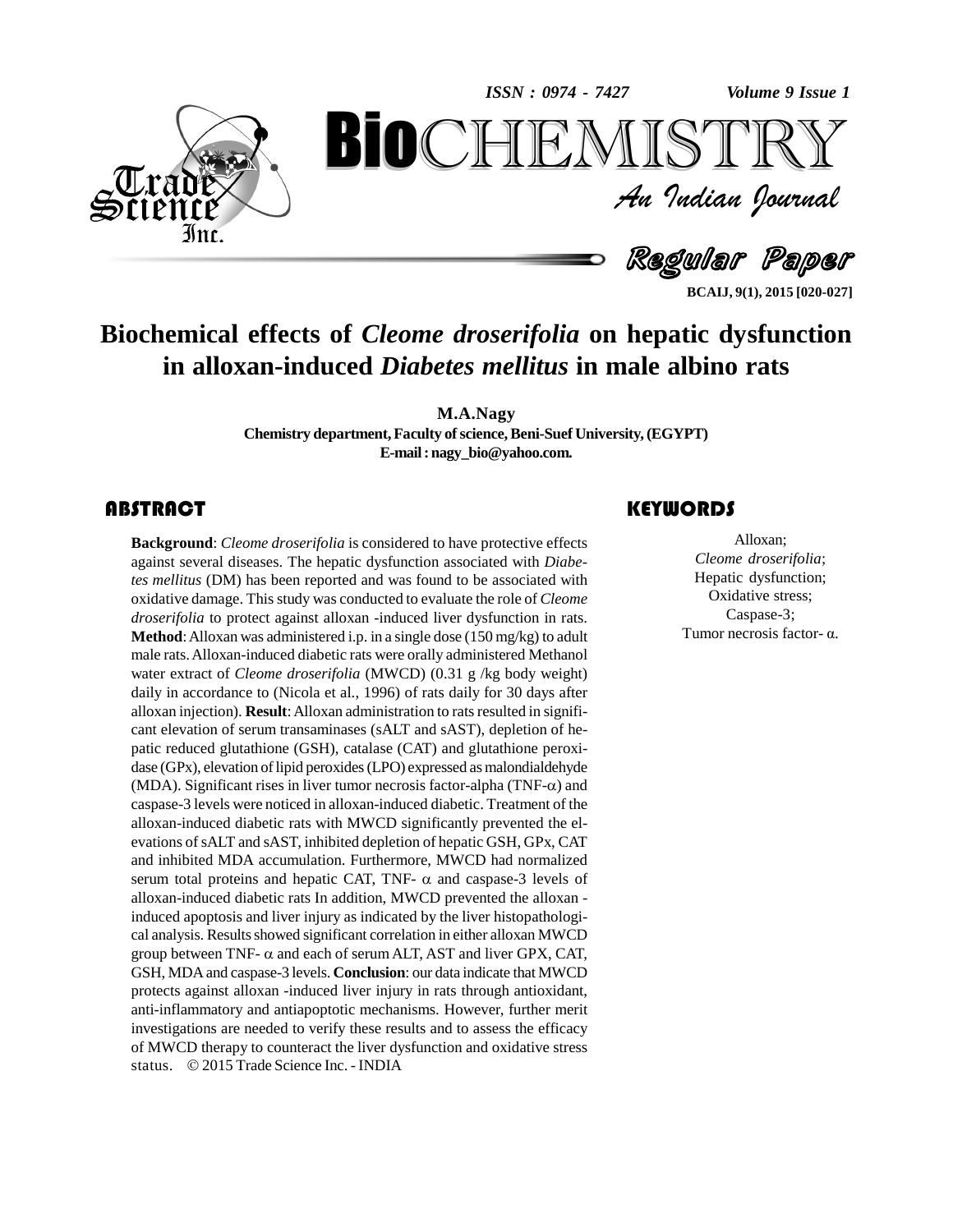#### **INTRODUCTION**

Although, the spread of folk traditional medicine, recent pharmaceutical research is also focusing on marine organisms that have developed biologically unique molecules as sulphated poly saccharides for their biological activity<sup>[1]</sup>As a consequence of the research ef- ram forts, it is clear that the marine environment represents an important source of unknown natural compounds whose medicinal potential must be evaluated. Recent studies in the field of diabetic research have revealed with proven antidiabetic activity **[17]**.

*Cleome droserifolia* (Forssk.) Del., is a plant of the Cleomaceae family. Its leaf decoction is widely used by the Bedouins of the southern Sinai for the treatment<br>of diabetes, Skin diseases and open wounds<sup>[3]</sup>. Anim<br>Alloxan, a  $\beta$ -cytotoxin, has demonstrated severe of diabetes, Skin diseases and open wounds **[3]**.

physiological and biochemical derangements of the diabetic state. The alloxan rats exhibited severe glucose intolerance and metabolic stress as well as hyperglycemia due to a progressive oxidative insult interrelated with a decrease in endogenous insulin secretion and release **[4]**.

When alloxan monohydrate is injected into various release<sup>[4]</sup>. **Anima**<br>When alloxan monohydrate is injected into various  $\frac{130}{130}$ cells in the islets of Langerhans occurs, while other cells laboratory animals, destruction of insulin-secreting  $\beta$  this studells in the islets of Langerhans occurs, while other cells ing The  $(\alpha, g, d)$  are resistant to alloxan. Disappearance of  $\beta$  standar cells within a few days is accompanied by typical and  $25\pm2$  °C with free access to food and water. The rats permanent hypoinsulinaemia and hyperglycaemia.Alloxan-treated animals were considered as excellent tools mals, each as follows: to study the pathogenesis of human diabetes, although  $\bullet$ in alloxan diabetes, in contrast to  $T1D$  in humans, there is no autoimmune component and no insulin resistance line based on body weight asin T2D.Thus alloxan diabetes can be regarded as a pure formof hypoinsulinaemia **[24]**.

Alloxan is toxic glucose analogues that preferentially accumulate in pancreatic beta cells *via* the Glu cose transporter -2 (GLUT2). In the presence of intracellular thiols, especially glutathione; alloxan generates reactive oxygen species (ROS) in a cyclic redox reaction with its reduction product, dialuric acid<sup>[1]</sup>. Autoxi- was dation of dialuric acid generates superoxide radicals, hydrogen peroxide and, in a final iron-catalysed reaction step, hydroxyl radicals. These hydroxyl radicals are ultimately responsible for the death of the beta cells,

which have a particularly low antioxidative defence capacity **[23]**.

promising compounds, isolated from natural sources, sue damage marker; tumor necrosis factor (TNF- $\alpha$ ) In this study, we aimed to evaluate the role of *Cleome droserifolia* intake to aloxan-intoxicated rats viamonitoring the liver histopathological changes and the go insight the changes of different biochemical parameters such as serum alanine transaminase (sALT), aspartate transaminase (sAST) and endogenous hepatic antioxidants e.g. reduced glutathione (GSH), and catalase (CAT) enzyme levels; lipid peroxides expressed as<br>malondialdehyde (MDA). Moreover, the hepatic tis-<br>sue damage marker; tumor necrosis factor (TNF- $\alpha$ ) malondialdehyde (MDA). Moreover, the hepatic tis and an apoptotic marker; caspase-3 were measured.

#### **MATERIALSAND METHODS**

#### **Animal license**

Maintenance and treatment of all the animals was done in accordance with the principles of Institutional Animal Ethics Committee constituted as per the directions of the Committee for the Purpose of Control and Supervision of Experiments on Animals, Egypt

#### **Animals and experimental design**

 $130-190$  g were used as experimental animals in this study. total of 30 adult male Swiss albino rats, weighing The animals were kept in wire-floored cages under<br>standard laboratory conditions of 12 h/12 h light/dark,<br>25±2 °C with free access to food and water.. The rats standard laboratory conditions of 12 h/12 h light/dark, were randomly divided into three groups of ten ani- mals, each asfollows:

- **Group 1:** NCrats: normal control untreated rats received orallyanequivalent volume ofnormalsa-line based on bodyweight
- **Group 2:**(DC)Alloxan-induced diabetic rats:rats were treated with single dose of alloxan i.p.(150 mg kg-1) dissolved in normalsaline
- **Group 3: (**MWCD) *Cleome droserifolia* rats: rats were orallyadministered MWCD (0.31 g /kg body weight day-1) for 30 days.

was based on the work conducted by other investiga-*I* investigated for 8<br>**Indian** and<br>**INDITRY**<br>Indian bournal The selection of MWCD doses used in this study, tors **[22]**.After the last treatment, rats were fasted for 8 h.Animalswere subjected to light ether anesthesia and sacrificed by cervical dislocation. The blood sample were collected and centrifuged to obtain serum in or-

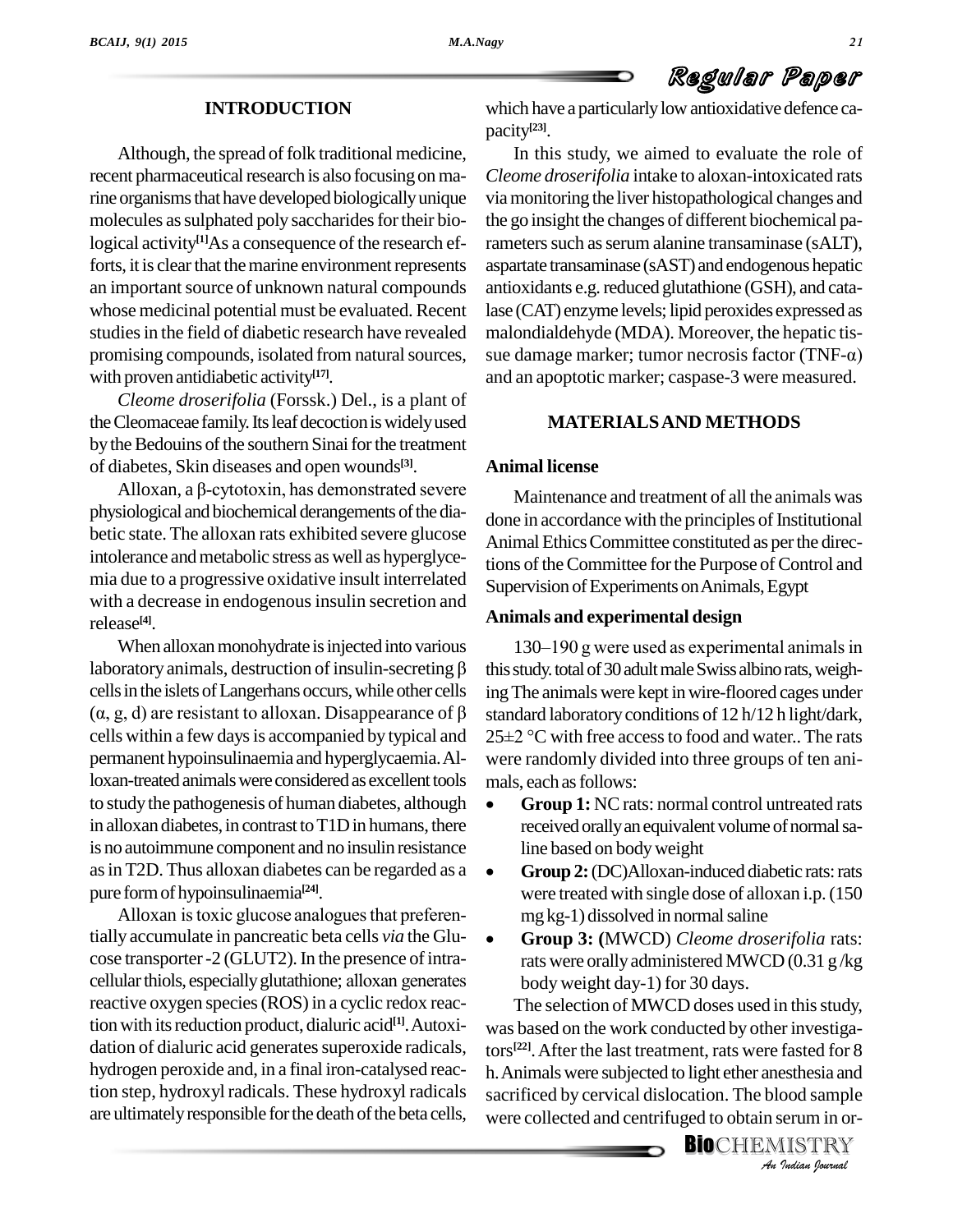der to estimate total proteins, sALT, sAST and sALP. Each right hepatic lobe samplewaswashed thoroughly in ice-cold saline to remove the blood after thawing, blotted the saline gently using filter paper.A10% of liver homogenate was prepared in ice-cold 0.1M potassium phosphate buffer, pH 7.5. The obtained rat liver liver homogenate was prepared in ice-cold 0.1M po-<br>tassium phosphate buffer, pH 7.5. The obtained rat liver<br>homogenate aliquoted and immediately frozen at-80 °C To esti for biochemical analysis.

#### **Estimation ofserum hepatic enzymes(sAST and sALT)**

To assess the liver function, the serum activity  $(U/I)$ of sAST and sALT were analyzed. The sAST was determined spectrophotometrically at 340 nm in presence After of sAST and sALT were analyzed. The sAST was de-<br>termined spectrophotometrically at 340 nm in presence After<br>of α-ketoglutarate, aspartate, NADHand malate dehytermined spectrophotometrically at 340 nm in presence<br>of  $\alpha$ -ketoglutarate, aspartate, NADHand malate dehy-<br>drogenase. The sALT was assayed in presence of  $\alpha$ ketoglutarate, pyruvate, NADH and lactate dehydrogenase at 340 nm**[34]**.

#### **Determination of MDA in liver homogenate**

The lipid peroxidation level in rat liver homogenate was measured as MDA which is the end product of lipid peroxidation that reacts with thiobarbituric acid (TBA) as a TBA reactive substance (TBARS) to pro-<br>rat TNF- $\alpha$  that expressed as pg/gm liver. duce a red colored complex which has peak absor bance at 532 nm**[19]**. Phosphoric acid 1% (3 ml) and TBA  $0.6\%$  (1 ml) was added to  $0.5$  ml of liver homogenate in a centrifuge tube and themixture was heated for 45 min in boiling water bath.After cooling, 4ml of n-butanol was added to the mixture and vortexed for 1 min followed by centrifugation at 20,000 rpm for 20 min. Organic layer was transferred to fresh tube and its absorbance was measured at 532 nm**[9]**.

#### **Determination of GPx and CATactivitiesin liver homogenate**

50mMphosphate buffer (pH 7.0), 20mMH2O2 and<br>**Analysis** *Indian Indian*<br>*Indian Indian*<br>*IISTRY*<br>*Indian hournal* Determination of GPx activity in rat liver homogenate is based on the oxidation of GSH byGPx, using t butyl hydroperoxide as a substrate, coupled to the dis appearance of NADPH by glutathione reductase<sup>[12]</sup>. sta The results expressed as mU/mg protein. The CAT activity was measured using H2O2 as substrate that can be decomposed by CAT enzyme. A mixture of 0.1 ml liver homogenate in a final volume of 3ml was incubated at room temperature for 2 min. The change in absorbance at 240 nm in 2 min was calculated. One

unit ofCATis defined asthe amount needed to decom pose 1 nmol H2O2 of per minute and the specific activity is expressed as  $\mu$  moles H2O2 decomposed/min/ mg protein **[7]**.

#### **Estimation of GSH in liver homogenate**

To estimate the GSH liver homogenate content, liver homogenate (0.5 ml) was mixed with 0.5 ml of 10% trichloroacetic acid. The contents were mixed well for complete precipitation of proteins and centrifuged at 2000 rpm for 5 min. An aliquot of clear supernatant (0.1 ml) was mixed with 1.7 ml of 0.1M potassium phosphate buffer (pH8). A0.1 ml of DTNB was added. After 5 min, the absorbance was measured at 412 nm against blank **[8]**. The GSH value was expressed asmg/ gmtissue.

#### **Determination of TNF-· in liver homogenate**

The determination of TNF- $\alpha$  in rat liver homogenate involved solid phase sandwich ELIZAusing two kinds of high specific antibodies.Tetra methyl benzi dine was used as chromogen. The strength of color<br>measured at 450 nm is proportional to the quantities of<br>rat TNF-α that expressed as pg/gm liver. measured at 450 nmis proportional to the quantities of

#### **Estimation of caspase-3 level in liver homogenate**

The caspase-3 colorimetric assay in liver rat ho mogenate (U/mg protein) based on the spectrophoto metric detection of the chromophore p-nitroanilide (pNA) after cleavage from the labeled substrate DEVDpNA (acetyl-Asp-Glu-Val-Asp p-nitroanilide). The pNAcan be quantified using spectrophotometer at 405 nm.

#### **Liver histological examination**

The liver tissues were removed, plotted with normal saline between filter paper and fixed in 10% neutral buffered formalin and subsequently embedded in par affin and sliced into slices of 5\_m thickness followed by staining with hematoxylin and eosin and examined under light microscope (Olympus BX-200, Tokyo, Japan).

#### **Statistical analysis**

Statistical analysiswas carried out usingGraphPad Instatsoftware (version 3, ISS-Rome, Italy). Unless differently specified, groups of data were compared

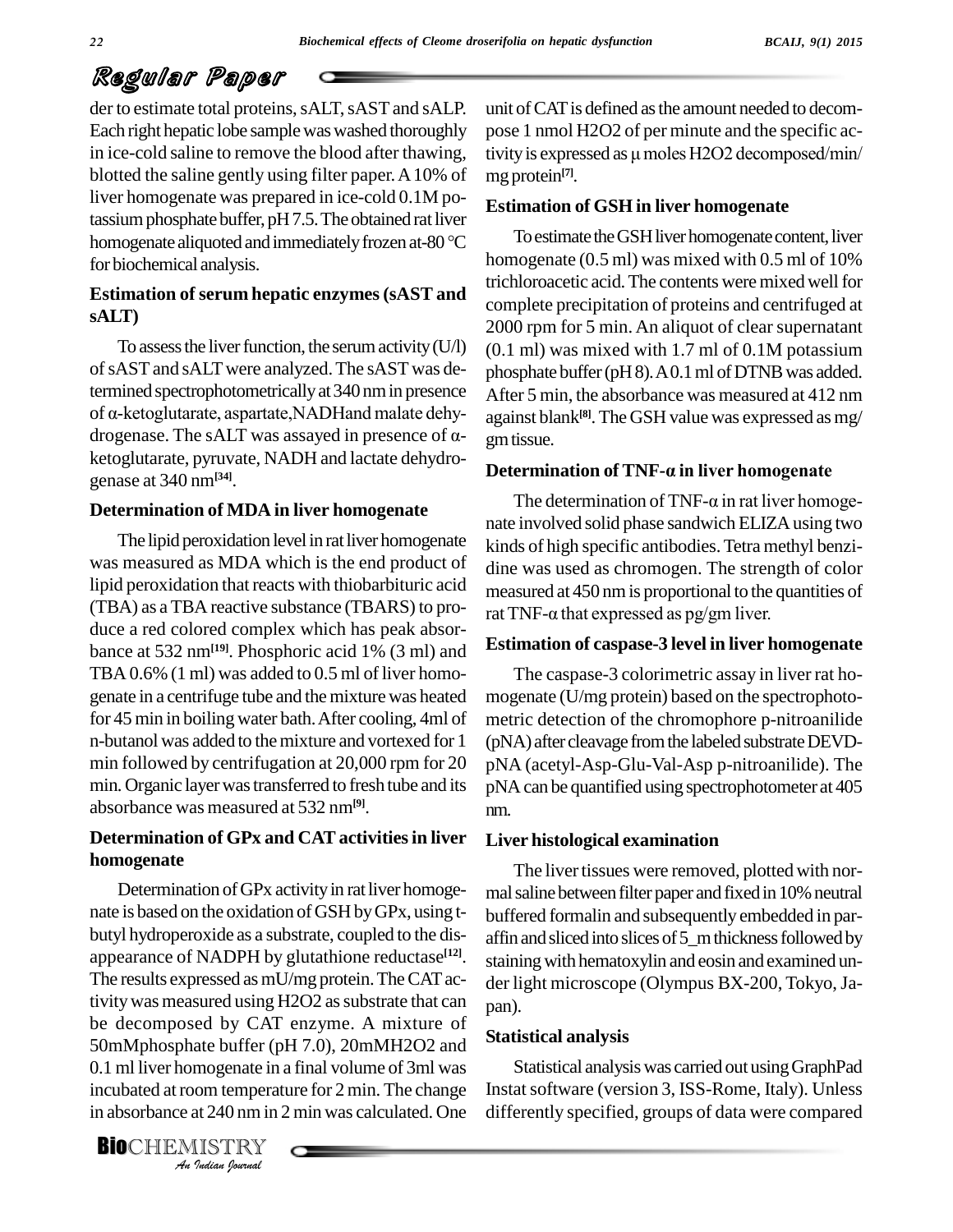with un-paired t-test and one-wayanalysis of variance (ANOVA) followed byTukey-kramer (TK) multiple comparisons post-test. Values of P<0.05 were regarded level cost as significant. The data, as clearly indicated are reported 3). All<br>in tables and figures as mean  $\pm$  standard error (S.E). rats pro assignificant.The data, as clearlyindicated are reported

#### **RESULTS**

Alloxan intake to normal rats showed significant elevations ofsALTand sAST levels compared to the normal control rats,  $p < 0.001$ . The oral administration of MWCD to diabetic rats at a dose of 400 mg/kg body weight of rats for 30 days blocked the Alloxaninduced elevations of sALT and sAST as noticed by significant decrease compared to diabetic rats,  $p <$ 0.001. (TABLE 1).

#### **TABLE 1 : Effect of MWCD onsALT and sASTin alloxan induced diabetic rats**

|                               | <b>sALT</b>                   | <b>sAST</b>                                           |
|-------------------------------|-------------------------------|-------------------------------------------------------|
| Group                         | UЛ                            | UЛ                                                    |
| Normal $(N)$                  | $19.51 \pm 0.84$              | $23.17\pm0.75$                                        |
| Diabetic Control (DC)         |                               | 62.39±0.87*** <sup>a</sup> 84.29±0.94*** <sup>a</sup> |
| Diabetic+ MWCD (DC +<br>MWCD) | $44.27 \pm 0.38$ <sup>b</sup> | $47.18 \pm 0.54^b$                                    |

**\* Values significantly different compared to normal Physical Example 2.127–0.53 Example 1.127–0.53 contrary expressed**<br> **P\*\*\****a***.001; \*** Values are expressed as means ± SE.Means sho \* Values significantly different compared to normal<br>P\*\*\*<0.001; \* Values are expressed as means ± SE.Means<br>not sharing common letter are significantly different (p<0.05)  $P^{***}(0.001; * \text{ Values are expressed as means  $\pm$  SE.Means not sharing common letter are significantly different (p<sub>0</sub>0.05)$ 

based on one –way ANOVA with Tukey's post –hoc test<br>Alloxan –induced diabetic rats produced significant increment in hepatic MDA levels as compared to normal control rats,  $p < 0.001$ . MWCD administration reduced significantly the liver MDA level by compared to diabetic rats,  $p < 0.001$  (TABLE.2).

Alloxan significantly decreased the GSH level compared to control rats,  $p < 0.001$  (TABLE. 3C). The Alloxan -treated rats administered MWCD re-MWCD intake to diabetic rats produced significant elicited an increase in hepatic GSH level compared to dia-

betic, p < 0.001 (TABLE. 2).

HWHCexhibited significantincrease in liverCAT level compared to the control rats,  $p < 0.001$  (TABLE 3).Alloxan significantlydecreased hepatic diabeeetic rats produced significant increase in liver CAT level compared to diuabetic rats,  $p < 0.001$  (TABLE. 3).

On the other hand, alloxan significantly decreased the liver GPx level compared to control rats,  $p < 0.001$ (TABLE. 3A). MWCD intake to alloxan-induced diabetic rats produced significant increase in GPx level compared to alloxan-intoxicated rats,  $p < 0.001$ (TABLE. 3).

Caspase-3-activity was significantly increased upon administration of alloxan to normal rats as compared to diabetic rats (Figure 4B). This increase was significantly declined upon HWHC intake to diabetic compared to diabetic rats (Figure 4B). This increase was significantly<br>declined upon HWHC intake to diabetic compared to<br>alloxan –induced diabetic rats, p < 0.001 (TABLE. 4).

Additionally, alloxan significantly increased the healloxan –induced diabetic rats,  $p < 0.001$  (TABLE. 4).<br>Additionally, alloxan significantly increased the he-<br>patic level of TNF- $\alpha$  compared to control rats (TABLE. 4A).Administration HWHC to alloxan -treated rats patic level of TNF- $\alpha$  compared to control rats (TABLE.<br>4A). Administration HWHC to alloxan -treated rats<br>decreased the hepatic TNF- $\alpha$  level significantly compared to the diabetic rats,  $p < 0.001$  (TABLE. 4).

To confirm the protective effect of MWCD on alloxan-induced liver tissue damage, we performed histological examinations. The normal control rat liver showed normal architecture of hepatic lobules and hepatocytes. The hepatocytes form columns of cells adherent to each other by one or more surfaces. The sinusoids were variable in diameter and lined with discontinuoussheet of endothelial cellswith flat nuclei(Figure 1).

However, Alloxan-treated rat liver elicited decrease in the number of hepatocytes and widely dilated central veins.The cytoplasmshowed area of hemorrhage and inflammatory cell infiltration around the blood sinusoids<br>which appeared widely dilated (Figure 2).<br>Alloxan –treated rats administered MWCD rewhich appeared widely dilated (Figure 2).

vealed degeneration of some hepatocytes and normal architecture of the others. The blood sinusoids are still

**TABLE2 :Effect ofMWCD onlevel of hepaticMDAandhepaticGSH in alloxaninduced diabetic rats**

| Group                                                                                                                                                                                                                           | <b>Hepatic TBARS</b>            | <b>Hepatic GSH</b>               |  |
|---------------------------------------------------------------------------------------------------------------------------------------------------------------------------------------------------------------------------------|---------------------------------|----------------------------------|--|
|                                                                                                                                                                                                                                 | nM TBARS/mg protein             | mg/gm tissue                     |  |
| Normal $(N)$                                                                                                                                                                                                                    | $46.39 \pm 5.2$                 | $16.23 \pm 1.23$                 |  |
| Diabetic Control (DC)                                                                                                                                                                                                           | $1248 \pm 133$ *** <sup>a</sup> | $10.23 \pm 0.69***^{\mathrm{a}}$ |  |
| Diabetic+ MWCD (DC + MWCD HWHC)                                                                                                                                                                                                 | 590.39 $\pm$ 33.4 <sup>b</sup>  | $19.21 \pm 2.02^{\mathrm{b}}$    |  |
| * Values significantly different compared to normal P***<0.001; * Values are expressed as means ± SE.Means not sharing<br>common letter are significantly different (p<0.05) based on one -way ANOVA with Tukey's post-hoc test |                                 |                                  |  |
|                                                                                                                                                                                                                                 |                                 | BIOCHEMISTRY                     |  |
|                                                                                                                                                                                                                                 |                                 | An Indian Nournal                |  |

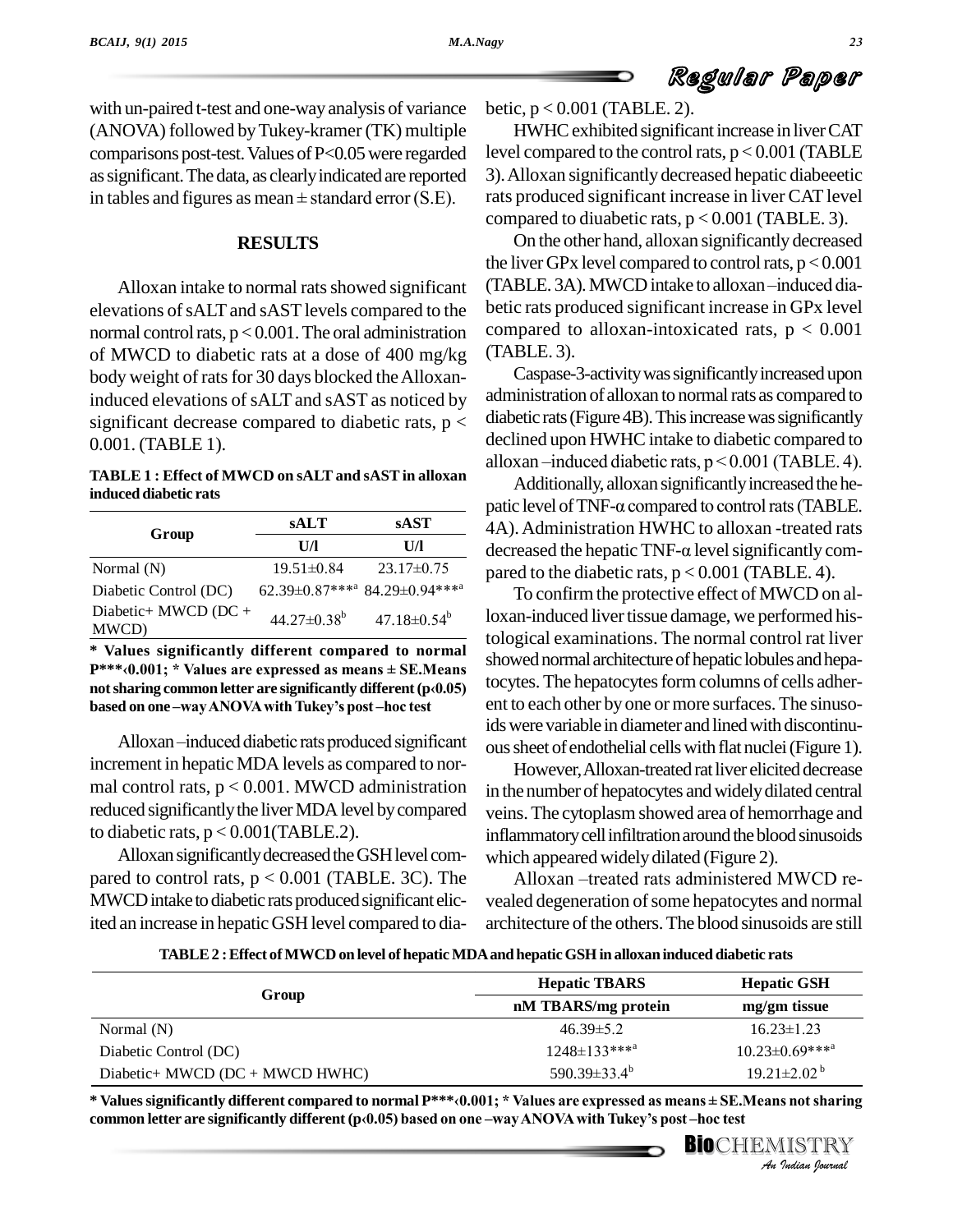TABLE 3 : Effect of treatments on activity of hepatic CAT, hepatic GSH-Px and hepatic SOD in alloxan induced diabetic rats

|                              | <b>Hepatic CAT</b>                                                              | <b>Hepatic GSH-Px</b>           |
|------------------------------|---------------------------------------------------------------------------------|---------------------------------|
| Group                        | $\mu$ moles H2O2 decomposed/min/mg protein, $\mu$ g GSH consumed/min/mg protein |                                 |
| Normal $(N)$                 | $234.25 \pm 9.58$                                                               | $681.23 \pm 26.36$              |
| Diabetic Control (DC)        | 174.36±11.89*** <sup>a</sup>                                                    | 453.69±33.26*** <sup>a</sup>    |
| Diabetic+ MWCD $(DC + MWCD)$ | $220.89 \pm 14.69^{\mathrm{b}}$                                                 | $608.21 \pm 30.21$ <sup>b</sup> |

\* Values significantly different compared to normal P\*\*\*<0.001; \* Values are expressed as means  $\pm$  SE. Means not sharing **common letter are significantly different (pã0.05) based on one ñwayANOVAwithTukeyís post ñhoc test**

and level of hepatic TNF- $\alpha$  in alloxan induced diabetic rats **TABLE4 :Effect of MWCD onactivity of hepatic caspase-3 a**<br>**and** level of hepatic TNF- $\alpha$  in alloxan induced diabetic rats

| Group                          | Hepatic<br>caspase-3           | <b>Hepatic TNF-</b><br>$\alpha$ |  |
|--------------------------------|--------------------------------|---------------------------------|--|
|                                | (U/mg protein)                 | (pg/gm liver)                   |  |
| Normal (N)                     | $0.6 \pm 0.06$                 | 86±7.5                          |  |
| Diabetic control (DC)          | $1.8 \pm 0.05***$ <sup>a</sup> | 498±40.25****                   |  |
| Diabetic+ MWCD (DC<br>$+ MWCD$ | $1.02 \pm 0.07^{\mathrm{b}}$   | $235 \pm 21.04^b$               |  |

**\* Values significantly different compared to normal P\*\*\*ã0.001; \* Values are expressed asmeans <sup>±</sup> SE.Means** \* Values significantly different compared to normal<br>P\*\*\*<0.001; \* Values are expressed as means ± SE.Means<br>not sharing common letter are significantly different (p<0.05) **p\*\*\***<0.001; \* Values are expressed as means ± SE.Mear<br>not sharing common letter are significantly different (p<0.0:<br>based on one –way ANOVA with Tukey's post –hoc test



**Figure 1**



**Figure 2**

Widely dilated and appeared congested and showed mic sta *Infiltration*<br>*Infiltration*<br>*Indian*<br>*IISTRY*<br>*<i>Indian hournal* inflammatory cell infiltration. The diabetic rats administered MWCD showed marked regeneration of the hepatocytes with preservation of the normal hepatic  $_{\text{g}}\tilde{\text{g}}_{\text{v}}$ 

**BIO**CHEMISTRY



**Figure 3**

architecture (Figure 3).

#### **DISCUSSION**

DM causes a disturbance in the uptake of glucose, as well as glucose metabolism. The liver plays an im portant role in the maintenance of blood glucose levels by regulating its metabolism<sup>[25]</sup>.

The present investigation indicated that, a single dose of alloxan (150 mg/kg) intraperitoneally to adult male albino rats  $(210-220g)$  was suitable to induce histological changes in the liver of alloxan induced diabetic ratswith characterized appearance, enlarged and swollen hepatocytes.

DM induces the growth of HSCs via MAP kinase pathways, which are activated byROS produced by the NADPH oxidase system under the regulation of<br>protein kinase C. On other hand, hepatic oxidative stress<br>induces proinflammatory cytokines, such as  $\text{TNF-}\alpha$ , protein kinase C. On other hand, hepatic oxidative stress<br>induces proinflammatory cytokines, such as TNF- $\alpha$ ,<br>transforming growth factor- $\beta$  (TGF- $\beta$ ), interleukin-1 $\beta$ , and interleukin-6, which are critical for HSC activation and perpetuation **[33]**.

The enlarged hepatocytes showed intense cytoplasmic staining with Periodic Acid-Schiff stain, and negative staining with Periodic Acid-Schiff Diastase. This is suggestive of glycogen accumulation and consistent with glycogenic hepatopathy. The present dose as well as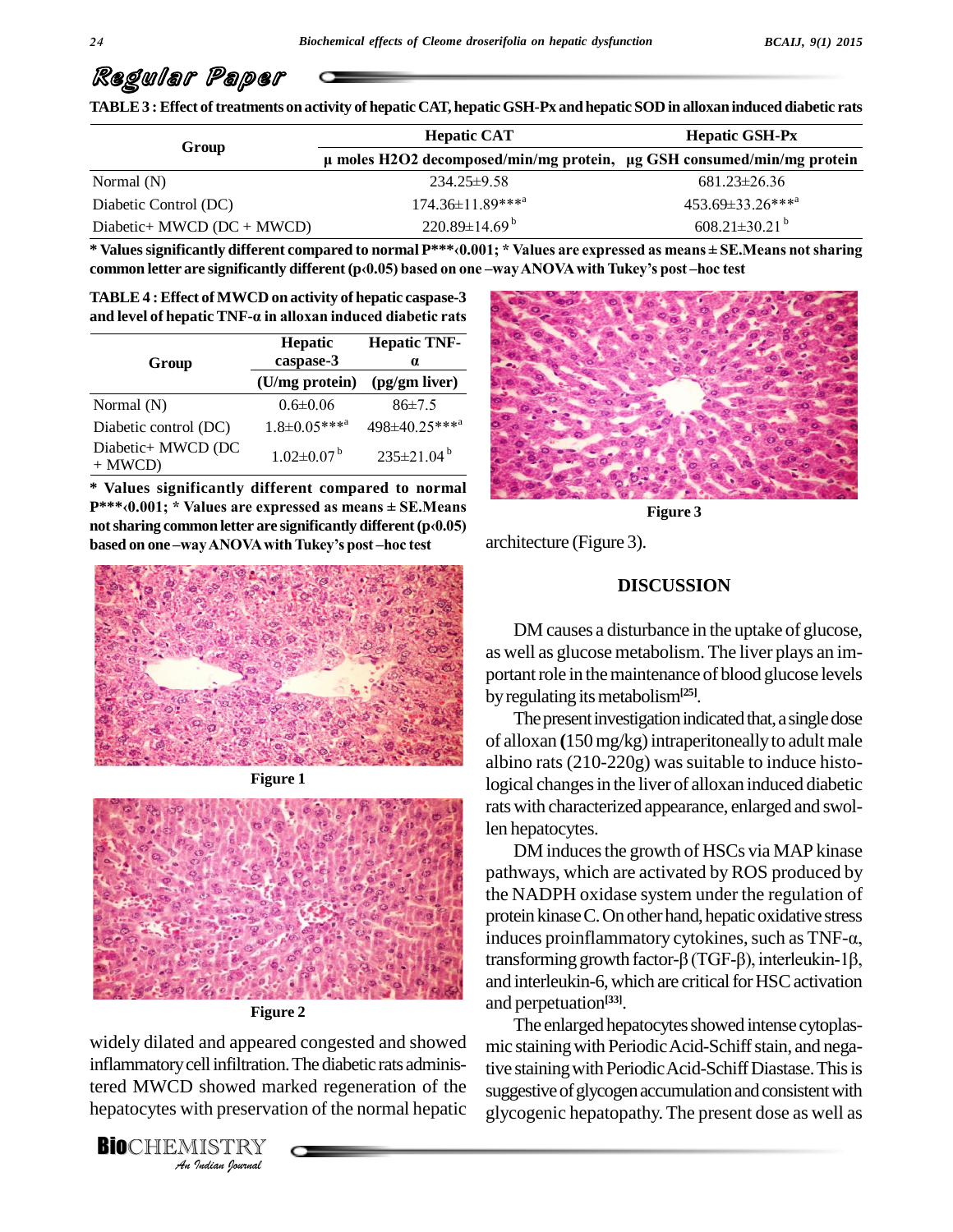the observed histopathological and biochemical manifestations agree with the literature of **[34]**.

Alloxan causes significant increase in activity of sAST, sALT, hepatic caspase-3 and levels of hepatic decrea Alloxan causes significant increase in activity of OrasAST, sALT, hepatic caspase-3 and levels of hepatic decrease MDA and hepatic TNF- $\alpha$ .. On other hand, Alloxan patic caspase. causes significant decrease in hepatic GSH content and activity of hepatic CAT, and GPx in accordance with<sup>[13]</sup>. poss

In alloxan inducd diabetic rats, the changes in the levels of sAST, sALT, are directly related to changes in metabolisminwhich the enzymes are involved.The in creased activities of transaminases, which are active in the absence of insulin due to the availability of amino acidsin the blood of DM and are also responsible for the increased gluconeogenesis and ketogenesis **[4]**. ls in the blood of DM and are also responsible for<br>increased gluconeogenesis and ketogenesis<sup>[4]</sup>. evidences et al.<sup>[10]</sup> revealed that DM promoted a sig-

nificant increase in hydroxyl radical production which correlated with lipid peroxidation (LPO) levels. Besides, hyperglycemia significantly increased mitochondrial BAX protein expression, cytosolic cytochrome c lev els, and caspase-3 activity leading to an increase in apoptotic index

Hamden et al. <sup>[14]</sup>revealed that liver is bombarded nisms a by ROS that can directly cause inflammation within the liver cells, which then release further pro-inflammatory cytokines, leading to more hepatocyte injury and ac celerated apoptosis that affect the integrity and architecture of liver cells<sup>[21]</sup>.

As consequence of DM, the hepatocellular accu mulation of triglycerides, initially leads to an altered metabolism of glucose and free fatty acids in the liver. Increased expression of death receptors in response to age and<br>this altered hepatic metabolism enhances the hepato-<br>cytes' susceptibility for pro-apoptotic stimuli, thus elic-<br>investig this altered hepatic metabolism enhances the hepatoiting excessive hepatocyte apoptosis and inflammation **[35]**. g excessive hepatocyte apoptosis and inflamma-<br><sup>[35]</sup>.<br>Ingaramo et al.<sup>[21]</sup>explained that DM enhances

tion<sup>[35]</sup>.<br>Ingaramo et al.<sup>[21]</sup>explained that DM enhances<br>TNF- $\alpha$  in the liver, which may be a fundamental key Thi leading to apoptotic cell death, through activation of TNF- $\alpha$  in the liver, which may be a fundamental key<br>leading to apoptotic cell death, through activation of We app<br>caspase-3, NF $\kappa$ B led to an induction of iNOS and Bastaw consequent increase in NO production.

Oral administration of MWCD causes significant decrease in activity of sAST, s ALT in accordance with<sup>[2]</sup> due to estrogen-like plant-derived molecules as potent antioxidants.

Also, oral administration of MWCD causes significant decrease in hepatic MDA and significant enhancement in level of hepatic GSH and the activity of hepatic CAT, hepatic GSH-Px and hepatic SOD in accordance with **[11]**.

Oral administration of MWCD causes significant decrease in level of hepatic TNF- $\alpha$  and activity of hepatic caspase-3 in accordance with **[6]** who explained that flavonoids, major active constituent in MWCD possess common effects, namely, induction of apoptosis involving the release of cytochrome c from mitochon dria, activation of caspases and down-regulation or upregulation of Bcl-2 family members, but also induction of cell cycle arrest and inhibition of survival/proliferation signals.

Hepatic protective effect MWCD of was further evidenced by histological observations made on the hepatic tissue of MWCD treated rats that showing kupffer cells activation.

In conclusion, although additional studies are needed, it could be suggested that*Cleome droserifolia* could partly protect hepatocytes through antioxidative, anti-inflammatory and antiapoptotic mechanisms against liver injury induced by alloxan. The signaling mechanisms associatedwith protection against the liver dam age and oxidative stress status induced by alloxan via intake of MWCD still need merit further investigations.

In conclusion, although additional studies are needed, it could be suggested that*Cleome droserifolia* could partly protect hepatocytes through antioxidative, anti-inflammatory and antiapoptotic mechanisms against liver injury induced by alloxan. The signaling mechanisms associatedwith protection against the liver dam age and oxidative stress status induced by alloxan via intake of *Cleome droserifolia* still need merit further investigations.

#### **ACKNOWLEDGEMENTS**

This study was supported by Beni Suef University. We appreciate the assistance and advice of Prof. Dr BastawyM, Faculty of Science, Beni Suef University for kind co-operation.

#### **REFERENCES**

*Bastawy; Ef-<br>eptozotocin-<br>ulin, Oxida-<br>IISTRY<br>Indian bournal* **[1]** N.M.Abdel-Hamid, M.A.Nagy M.A.Bastawy; Effects of *Momordica Charantia* on Streptozotocin-Induced Diabetes in Rats: Role of Insulin, Oxidative Stress and Nitric Oxide, Journal of Health Sci-

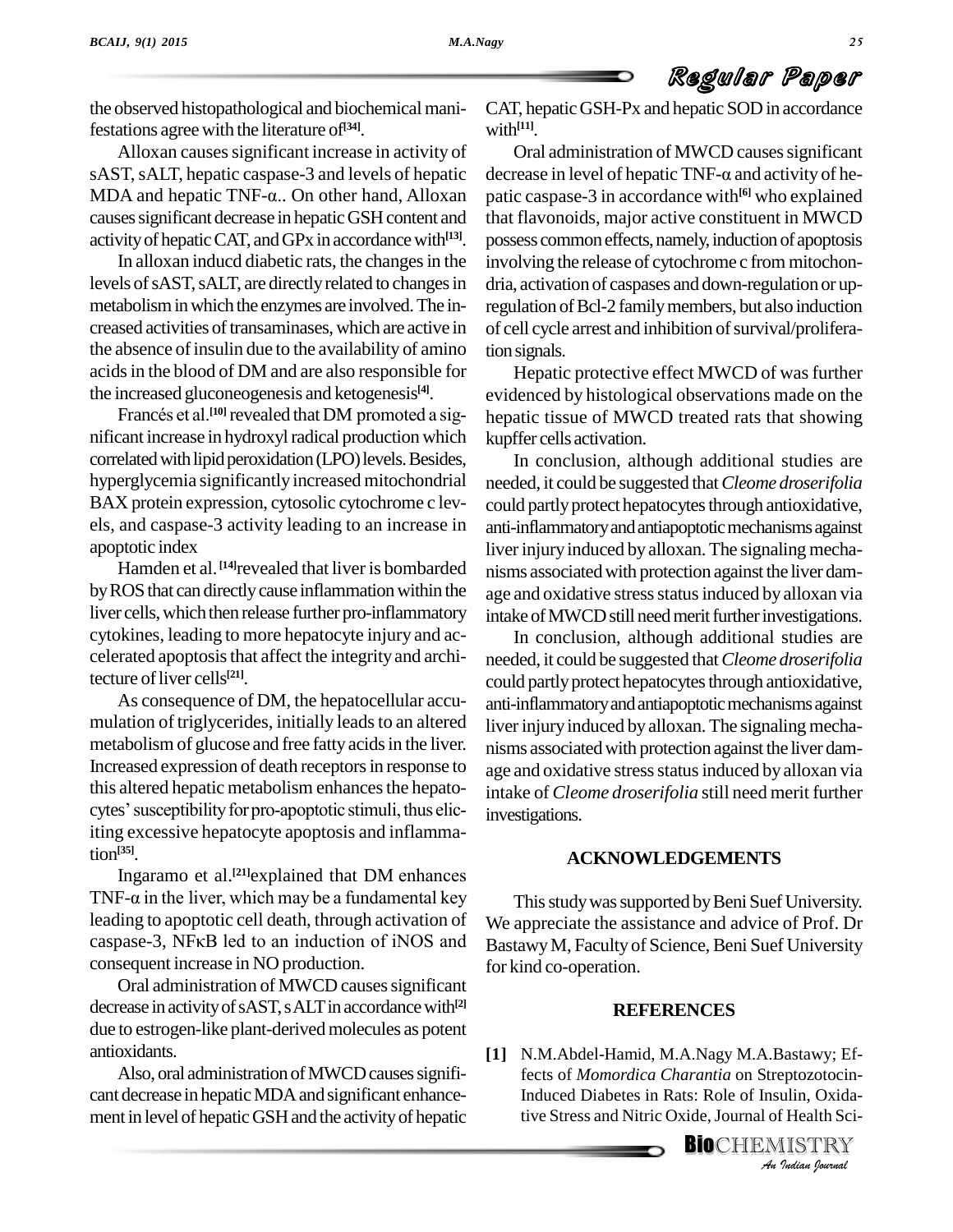ence, **2(2)**, 8-13 **(2012)**.

- **[2]** N.S.Abdel-kader, S.I.Alqasoumi, A.M.Al-Taweel; Cleome droserifolia, Chem.Pharm.Bull. (To- Hepatoprotective constituents from kyo), **57(6)**, 620-4 **(2009)**.
- **[3]** A.Abdel Motaal, S.M.Ezzat, P.S.Haddad; Deter mination of bioactive markers in Cleome droserifolia using cell-based bioassays for antidiabetic activity and isolation of two novel active compounds, using cell-based bioassays for antidiabe<br>and isolation of two novel active co<br>Phytomedicine, **19**, 38–41 (2011).
- **[4]** Abd El Sattar S.El Batran, S.E.El-Gengaihi, El O.A.Shabrawy; Some toxicological studies of alloxan diabetic rats,J.Ethnopharmacol, 24; **108(2)**, Momordica charantia L.on albino rats in normal and 236-42 **(2006)**.
- **[5]** S.A.S.Batran, S.E.El-Gengaihi, O.A.Shabrawy; Some toxicological studies of *Momordica* S.A.S.Batran, S.E.El-Gengaihi, O.A.Shabrawy;<br>Some toxicological studies of *Momordica* fi<br>*charantia* L.on albino rats in normal and alloxan [17] N Some toxicological studies of *Momordica* fi<br> *charantia* L.on albino rats in normal and alloxan [17] M<br>
diabetic rats, J.Ethnopharmacol., **108**, 236–242 M **(2006)**.
- **[6]** H.L.Bouriche, C.Selloum, Tigrine, C.Boudoukha; Effect of Cleoma arabica leaf extract rat paw nal o<br>
edema and human neutrophil migration, Pharm.Biol., Diabe<br> **41(2003)**, 10–15 **(2003)**. [18] C.Hu edema and human neutrophil migration, Pharm.Biol.,
- **[7]** A.Clairborne;Catalase activity, in: R.A.Greenwald, (Ed.); Handbook of Methods for Oxygen Radical Research, vol.383, CRC press, Boca.Raton, FL, USA, **(1985)**.
- **[8]** G.L.Ellman; Tissue sulfhydryl groups, USA, (**1985**).<br>G.L.Ellman; Tissue sulfhydryl group:<br>Arch.Biochem.Biophys., **82**, 70–77 (**1959**).
- **[9]** J.Fernandez,J.A.Perez-Alvarez, Fernandez-lopez; Thiobarbituric acid test for monitoring lipid oxida-J.Fernandez, J.A.Perez-Alvarez, Fernandez-lopez;<br>Thiobarbituric acid test for monitoring lipid oxida-<br>tion in meat, Food Chem., 99, 345–353 (1977). **[10]** D.E.Francés, M.T.Ronco, J.A.Monti, P.I.Ingaramo,
- G.B.Pisani, J.P.Parody, J.M.Pellegrino, P.M.Sanz, induces apoptosis in rat liver through the increase of hydroxyl radical: new insightsinto the insulin effect, J.Endocrinol., **205(2)**, 187-200 **(2010)**.
- **[11]** S.Fushiya,Y.Kishi, K.Hattori,J.Batkhuu, F.Takano, A.N.Singab, T.Okuyama; Flavonoids from Cleome droserifolia suppress NO production in activated macrophages in Vitro.Planta Med; **65(5)**, 404-7 **(1999)**.
- test procedure for glutathione peroxidase, **[12]** W.Gunzler, H.Kremers, Flohe; An improved coupled<br>test procedure for glutathione peroxidase, ra<br>Klin.Chem.Klin.Biochem., **12**, 444–448 **(1974)**.
- *Klin.Chem.Klin.Biochem., 12, 444–448 (1974).*<br>*K.Hamden, F.Ayadi, K.Jamoussi, H.Masmoudi, A.Elfeki; Therapeutic effect of phytoecdysteroids rich extract from Ajuga iva on alloxan induced dia-<br>CHEMISTRY* **[13]** K.Hamden, F.Ayadi, K.Jamoussi, H.Masmoudi, A.Elfeki; Therapeutic effect of phytoecdysteroids K.Hamden, F.Ayadi, K.Jamoussi, H.Masmoudi, [2]<br>A.Elfeki; Therapeutic effect of phytoecdysteroids<br>rich extract from Ajuga iva on alloxan induced dia-

betic rats liver, kidney and pancreas, Biofactors., **33(3)**, 165-75 **(2008)**.

- **[14]** K.Hamden, M.A.Boujbiha, H.Masmoudi, F.M.Ayadi, K.Jamoussi, A.Elfeki; Combined vita-<br>mins (C and E) and insulin improve oxidative stress<br>and pancreatic andhepatic injury in alloxan diabetic  $m$ ins (C and E) and insulin improve oxidative stress rats, Biomed.Pharmacother., **63(2)**, 95-9 **(2009)**.
- **[15]** K.Hamden, S.Carreau, K.Jamoussi, S.Miladi, S.Lajmi, D.Aloulou, F.Ayadi, A.Elfeki; 1Alpha, 25<br>dihydroxyvitamin D3: therapeutic and preventive af-<br>fects against oxidative stress, hepatic, pancreatic and dihydroxyvitamin D3: therapeutic and preventive affects against oxidative stress, hepatic, pancreatic and<br>renal injury in alloxan-induced diabetes in rats, J.Nutr.Sci.Vitaminol. (Tokyo), **55(3)**, 215-22 **(2009)**.
- **[16]** S.Hayashi,A.Itoh, K.Isoda, M.Kondoh, M.Kawase, K. Yagi; Fucoidan partly prevents CCl4-induced liver fibrosis, Eur.J.Pharmacol, **580**, 380-384 **(2008)**.
- **[17]** M.S.Hetta, S.S.Hassan, S.M.Abdel tawab, M.Bastawy, B.S.Mahmouds; Hypolipedemic effect of acanthophora spicifera (red alga) and cystoseira trinode (browmn alga) on albino rats, Iranian Jour nal of Science & Technology, Transaction A, A Diabetologia, **51(2)**, 216-26 **(2009)**.
- **[18]** C.Hu-Xue,Y.Fang, H.Lin, L.Chen, Z.J.Li, D.Deng, C.X.Lu; Chemical characters and antioxidative properties of sulfated polysaccharides from Lami naria japonica, J.Appl.Phycol, **13**, 67–70 **(2001)**.
- **[19]** J.F.Hu, M.Y.Geng, J.T.Zhang, H.D.Jiang; An in vitro study of the structure-activity relations of sulfated polysaccharides from brown algae to its anti oxidant effect, J Asian Nat Prod Reports, **3**, 353- 358 **(2001)**.
- M.C.Carrillo, C.E.Carnovale; Hyperglycemia [20] P.I.Ingaramo, M.T.Ronco, D.E.Francés, J.A.Monti, G.B.Pisani, M.P.Ceballos, M.Galleano, M.C.Carrillo,<br>C.E.Carnovale; Tumor necrosis factor alpha path-<br>ways develops liver apoptosis in type 1 diabetes C.E.Carnovale; Tumor necrosis factor alpha path mellitus, Mol.Immunol., **48(12-13)**, 1397-407 **(2011)**.
	- **[21]** Kamal A.Amin, Mohamed A.Nagy; Effect of Car nitine and herbal mixture extract on obesity induced by high fat diet in rats, Journal of Diabetology & Metabolic Syndrome, **1**, 17 **(2009)**.
	- **[22]** Kamal Adel Amin, Ezzat Mohamed Awad, Mohamed A.Nagy; Effects of *panax quinquefolium* on streptozotocin-induced diabetic rats: role of C-peptide,nitric oxide and oxidative stress, Int.J.Clin.Exp.Med.1, **4(2)**, 136-147 **(2011)**.
	- **[23]** S.Lenzen; The mechanisms of alloxan and streptozotocin induced diabetes, Diabetologia, **51(2)**, 216:26 **(2008)**.

**BIOCHEMISTRY**